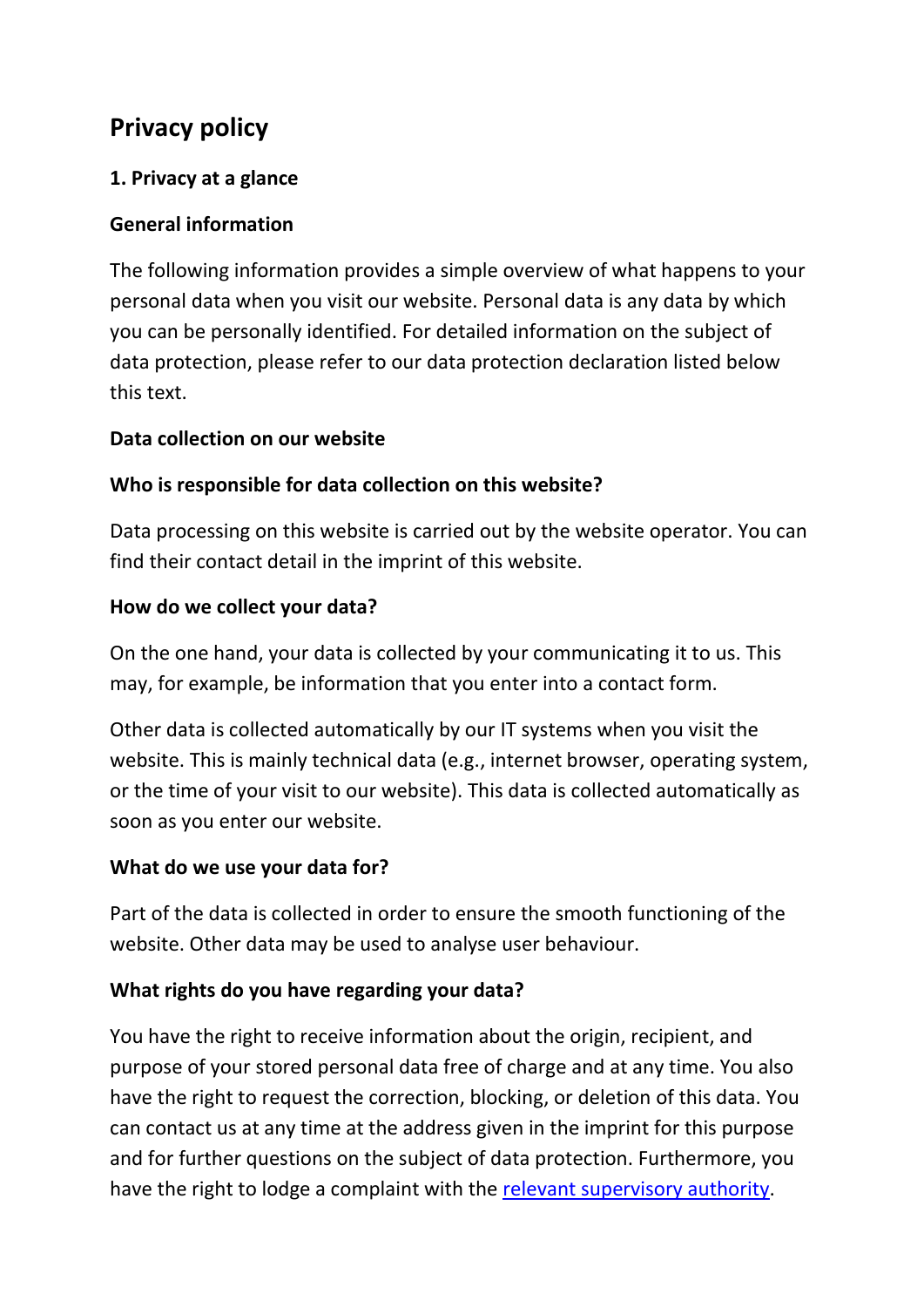## **Analysis tools and tools from third-party providers**

When you visit our website, your surfing behaviour may be analysed statistically. This is done primarily with the means of cookies and so-called analysis programs. The analysis of your surfing behaviour is usually anonymous; the surfing behaviour cannot be traced back to you. You can object to this analysis or prevent it by not using certain tools. You will find detailed information on this in the following data protection declaration. You can object to this analysis. We will inform you about the possibilities for appeal in this data protection declaration.

## **2. General notes and mandatory information**

## **Data protection**

The operators of this website take the protection of your personal data very seriously. We treat your personal data confidentially and in accordance with the statutory data protection regulations and this data protection declaration.

Whenever you use this website, various personal data are collected. Personal data is data by which you can be personally identified. This Privacy Policy explains what information we collect and how we use it. It also explains how and for what purpose this is done.

We would like to point out that data transmission on the Internet (e.g., when communicating by e-mail) can be subject to security breaches. Complete protection of data against access by third parties is not possible.

## **Note on the responsible party**

The party responsible for data processing on this website is:

sternplastic Hellstern GmbH & Co.KG

Hegaustrasse 9

DE-78054 Villingen-Schwenningen

Responsible in terms of the DSGVO (General Data Protection Regulation): Peter Hellstern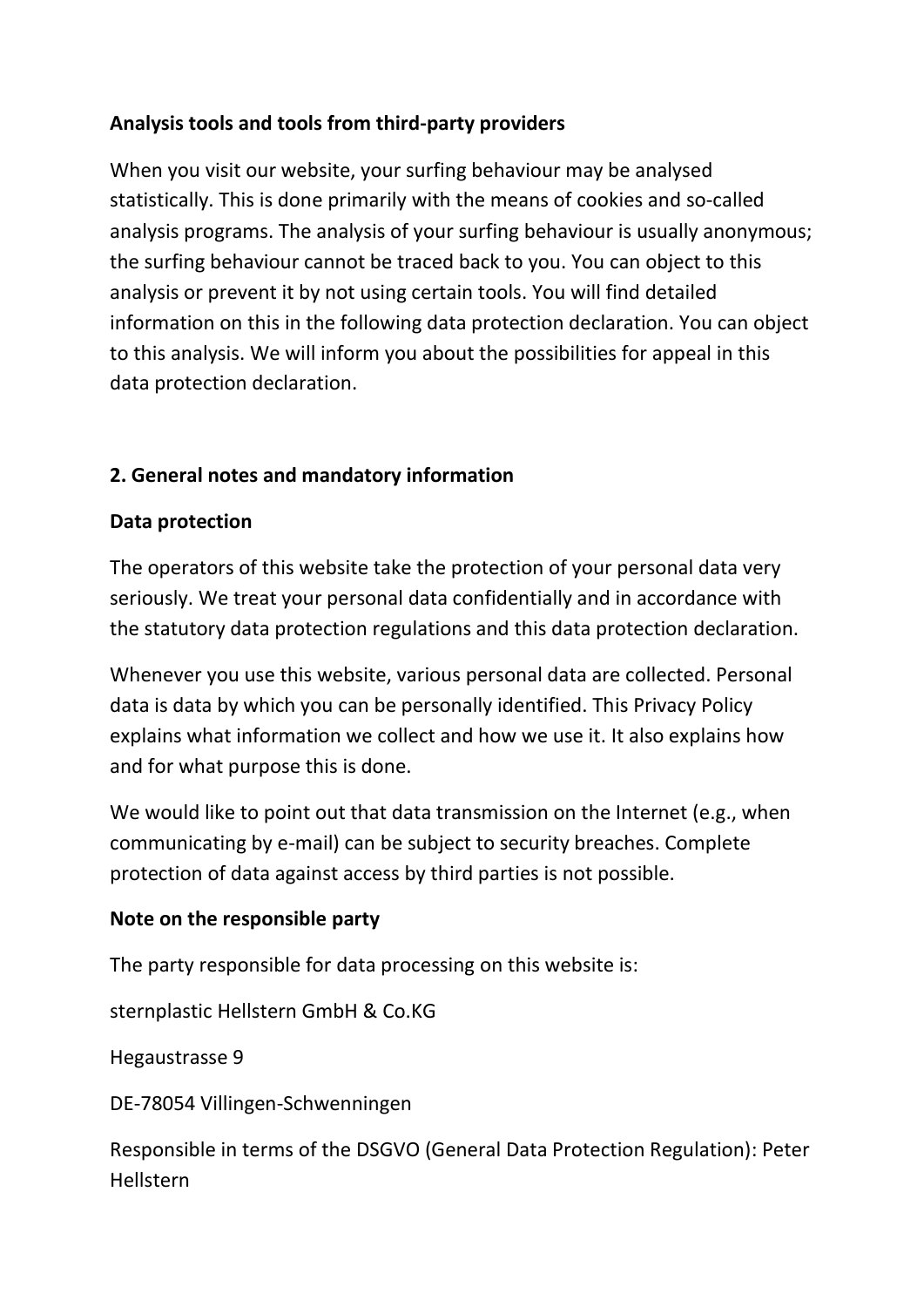## Phone: +49 (0)7720 83 14 0

## E-mail: infoservice@sternplastic.com

The responsible party is the natural or legal person who alone or jointly with others determines the purposes and means of the processing of personal data (e.g., names, e-mail addresses or similar).

## **Withdrawal of your consent to data processing**

Many data processing operations are only possible with your explicit consent. You can revoke consent you have already given at any time. All you need to do is send us an informal e-mail. The legality of the data processing carried out until the revocation remains unaffected by the revocation.

## **Objection to advertising e-mails**

We hereby object to the use of contact data published within the framework of the imprint obligation for the purpose of sending advertising and information material that has not been requested explicitly. The operators of the pages expressly reserve the right to take legal action in the event of the unsolicited sending of advertising information, for example through spam e-mails.

## **3. Data collection and processing when visiting from the internet**

Whenever you visit our websites, our web servers save each visit in a log file. The following data is automatically transmitted to us by your browser:

- IP address of the accessing computer
- Date and time of access
- Name and URL of the accessed file
- Size of data transferred
- Message as to whether the retrieval was successful
- Identification data of the browser and operating system used
- Website which the file was accessed from
- Name of your Internet access provider

This data is processed for the purpose of enabling the use of the website (connection buildup), system security, technical administration of the network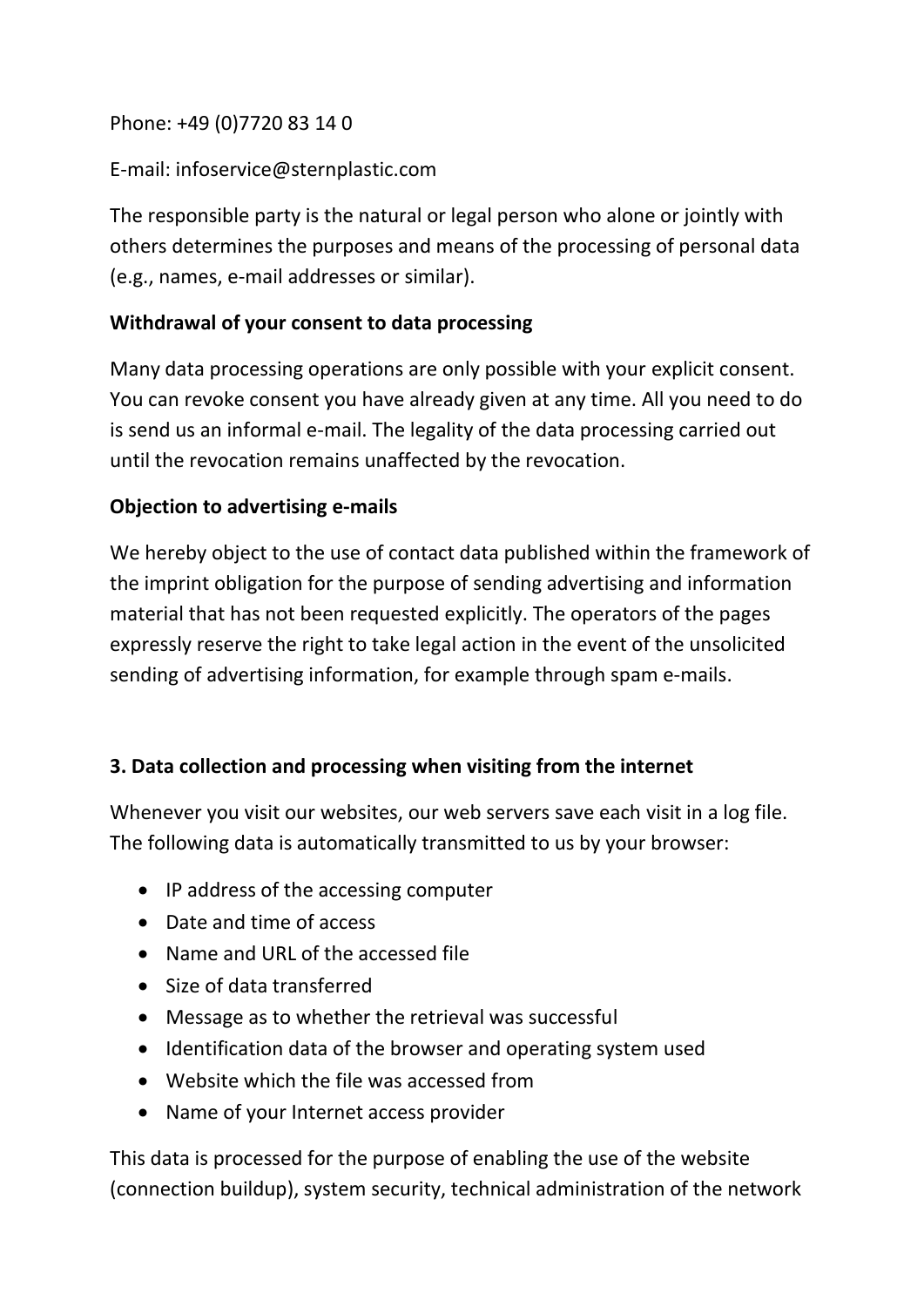infrastructure and optimisation of the internet supply. The IP address is only evaluated in the event of attacks on the network infrastructure or for other data security reasons.

## **4. Collection, storage and use of data**

Any use of your personal data by us will be for the purposes stated or permitted by law and to the extent necessary to achieve these purposes. Personal data is individual information about personal or factual circumstances of a specific or identifiable natural person. Personal data is only transferred to state institutions and authorities within the framework of legal regulations or if the transfer is necessary for legal or criminal prosecution in the event of attacks on our network infrastructure. Any service providers used within the scope of processing will only receive the data necessary for the fulfilment of their tasks. Data will only be passed on to other bodies (third parties) if this is legally permissible. Beyond this, your data will not be passed on to third parties.

## **5. Information, blocking, deletion**

Within the framework of the applicable legal provisions, you have the right to information about your stored personal data free of charge and at any time, about its origin, its recipient, and the purpose of the data processing and, if applicable, a right to the correcting, blocking, or deleting of this data. For this purpose, as well as for further questions on the subject of personal data, you can contact us at any time at the address given in the imprint.

# **6. Electronic mail (E-mail)**

If you send us e-mails, your e-mail address will only be used for correspondence with you. Unencrypted information that you send to us by email may possibly be read by third parties on the transmission path. As a rule, we are unable to verify your identity and do not know who is hiding behind an e-mail address, so that legally secure communication by simple e-mail is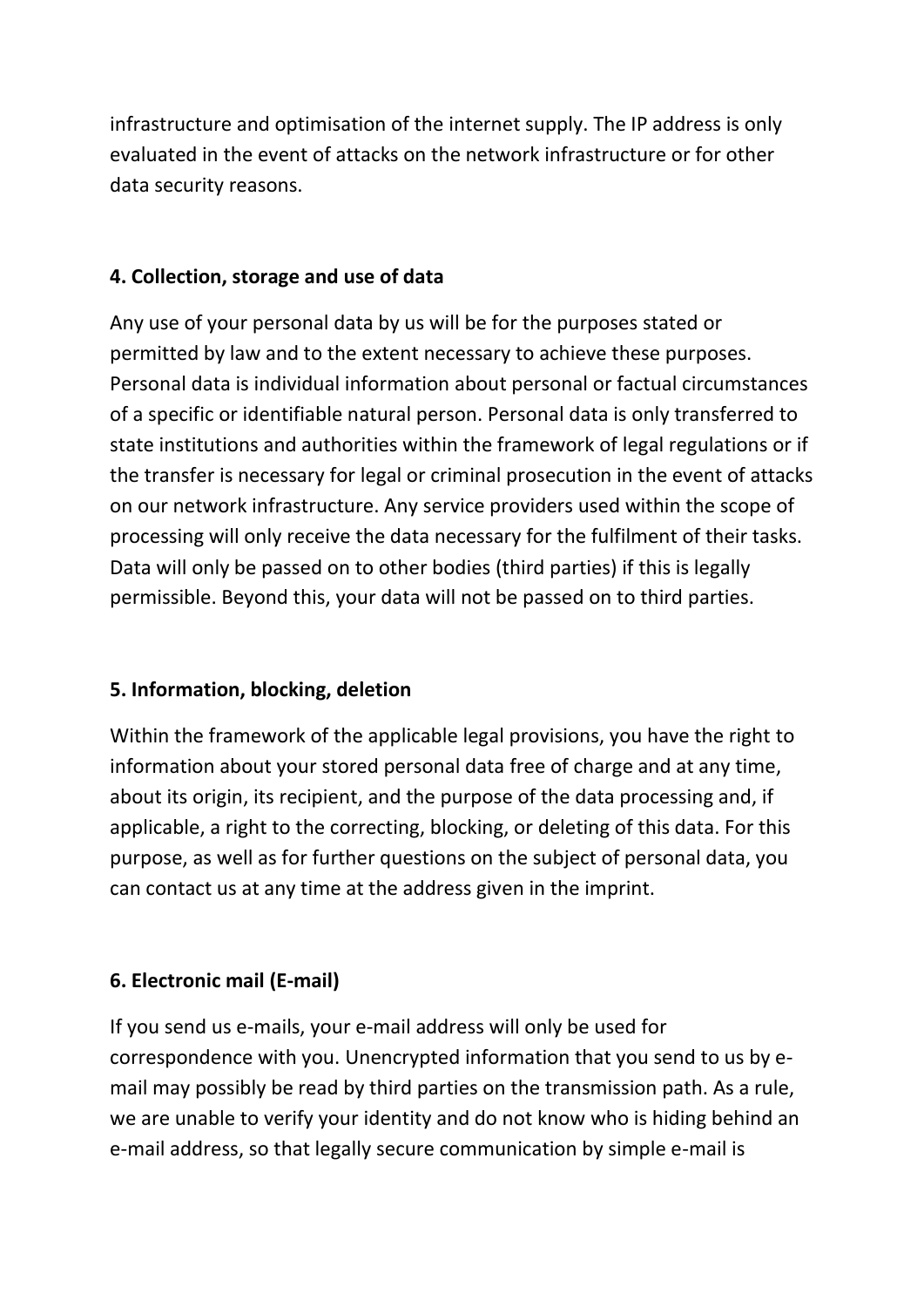therefore not guaranteed. We only use SSL or TLS for sending and receiving emails. The transport of e-mails is therefore encrypted.

We also use so-called SPAM filters against unwanted advertising, which in rare cases can automatically classify even regular e-mails as unwanted advertising and delete them. E-mails containing harmful programs ("viruses") are automatically deleted by us in any case. Due to the general uncertainty in email traffic, it is not guaranteed that a sent e-mail will reach the addressee. You should therefore check whether e-mail is actually the most suitable method of communication for your purposes.

## **7. Cookies**

Cookies are small text files that are stored on the internet user's PC. They are used to control the internet connection during your visit to our websites. At the same time, we receive information via these cookies that enables us to optimise our websites according to the needs of our visitors. Some cookies are only stored by your browser for the duration of your visit to the website, others are stored for longer periods of time. All cookies on our websites contain purely technical information and no personal data.

Of course, you can also view our web pages without cookies. However, most browsers accept cookies automatically. You can prevent cookies from being saved by specifying this in your browser settings. If you do not accept cookies, this may lead to functional restrictions of our offers.

# **8. Plugins and tools**

## **ajax.googleapis.com (jQuery)**

This site uses Ajax and jQuery technologies, which optimises loading speeds. When you call up a page, your browser loads the required program libraries from Google servers into your browser cache. Google's CDN (Content Delivery Network) is used. If you have already used the programme library on another page before, your browser will fall back on the copy stored in the cache. If this is not the case, the browser you are using must connect to Google's servers. By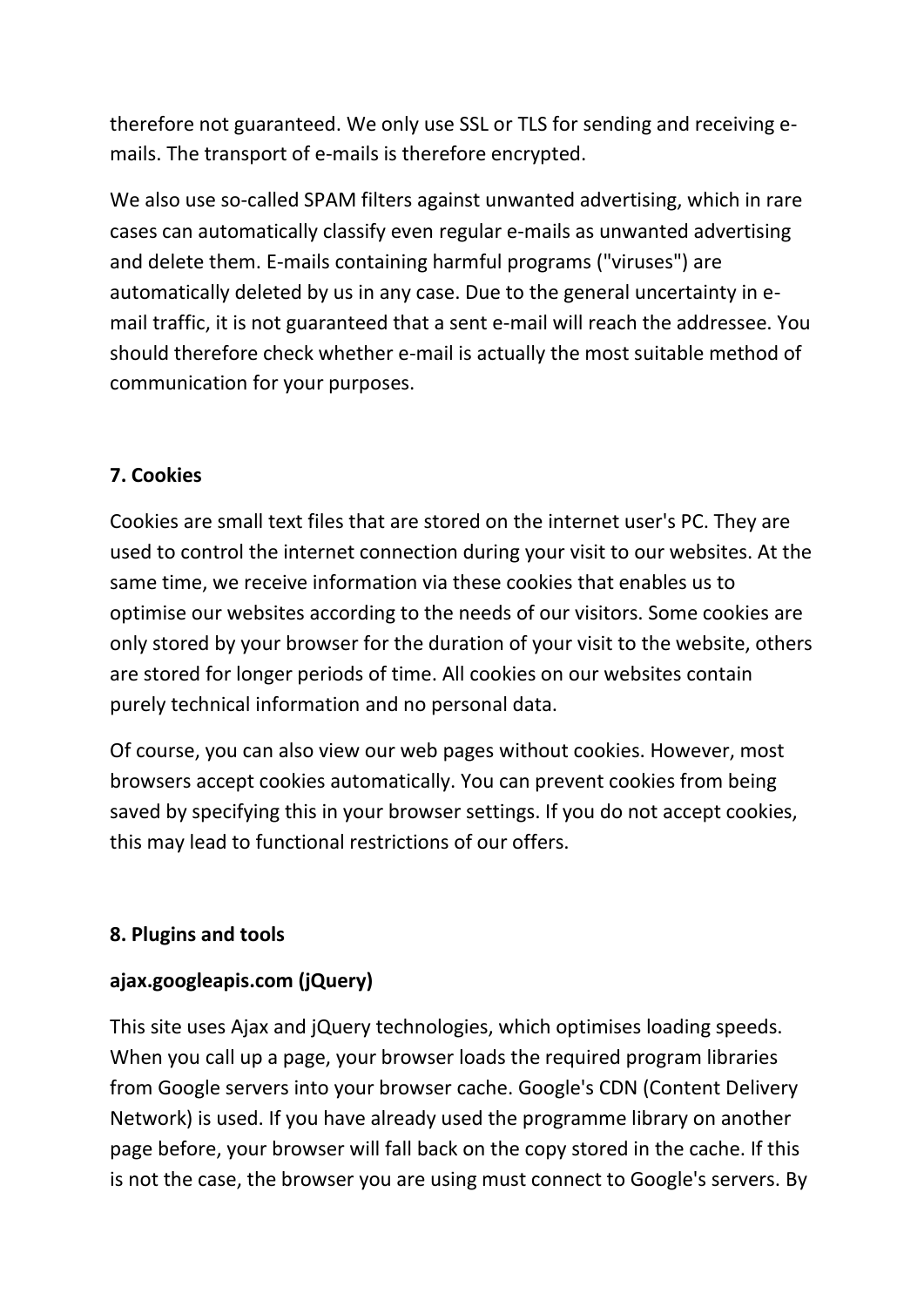doing this, Google is notified that our website has been accessed via your IP address. The use of the Google CDN is in the interest of a uniform and appealing presentation of our online offers. This represents a legitimate interest as outlined in Art. 6 Para. 1 lit. f DSGVO (General Data Protection Regulation). Further information on Google's programme libraries can be found at<https://developers.google.com/speed/libraries/> and in Google's privacy policy: [https://policies.google.com/privacy.](https://policies.google.com/privacy)

## **Google Web Fonts**

This site uses so-called web fonts provided by Google for the uniform display of fonts. When you call up a page, your browser loads the required web fonts into your browser cache in order to display texts and fonts correctly. For this purpose, the browser you use must connect to Google's servers. This informs Google that our website has been accessed via your IP address. Google Web Fonts are used in the interest of a uniform and appealing presentation of our online offers. This represents a legitimate interest within the meaning of Art. 6 Para. 1 lit. f DSGVO (General Data Protection Regulation). If your browser does not support web fonts, a standard font from your computer will be used. Further information on Google Web Fonts can be found at <https://developers.google.com/fonts/faq> and in Google's privacy policy: [https://policies.google.com/privacy.](https://policies.google.com/privacy)

## **Google Maps**

This site uses the map service Google Maps via an API. The provider is Google Inc, 1600 Amphitheatre Parkway, Mountain View, CA 94043, USA. To use the functions of Google Maps, it is necessary to store your IP address. This information is usually transferred to a Google server in the USA and stored there. The provider of this site has no influence on the transmission of this data. Google Maps is used in the interest of an appealing presentation of our online offers and to make it easy to find the places we indicate on the website. This constitutes a legitimate interest within the meaning of Art. 6 Para. 1 lit. f DSGVO (General Data Protection Regulation). More information on the handling of user data can be found in Google's privacy policy: [https://policies.google.com/privacy.](https://policies.google.com/privacy)